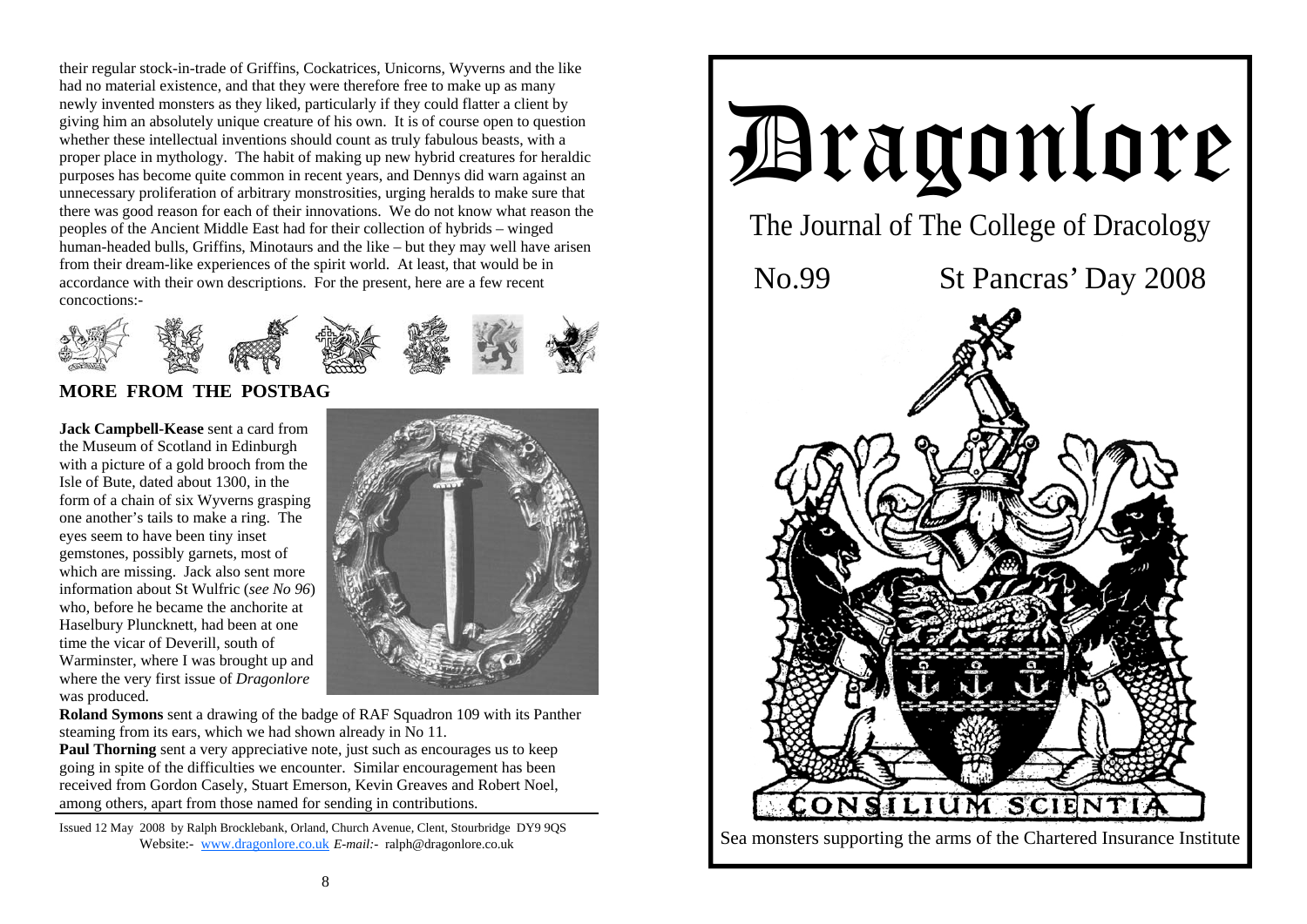

#### **The College of Dracology for the Study of Fabulous Beasts**

*We welcome electronic members David Cottrell and Richard Greening.* 

St Pancras, who died in 304, is celebrated on  $12<sup>th</sup>$  May. Here is what John Vince had to say about him:-

"Pancras was a Roman martyr whose name was introduced into England by Saint Augustine. Ten churches bear the name of Pancras but some seem to be dedicated to Pancras of Taormina – of Greek origin. The name is best known in England as a London railway terminus. Pancras's emblems are a sword and stone in his hand; and an armed youth holding a book and palm with a Saracen under his feet, as on the memorial brass of Prior Nelond at Cowfold, Sussex."

St Pancras railway station has recently been modernised as the terminus for the Eurostar express trains, with a new high-speed track to the Channel Tunnel, so has been much in the news lately. Railway trains were likened to dragons when they first appeared, steaming and blowing sparks and flames through the countryside, but the modern electric variety may be better compared to the Python of old.

The picture on the cover was sent in by Cathie Constant, who found it in a collection of cuttings from the Bristol Evening Post celebrating the 1979 Annual Conference of the Chartered Insurance Institute, which was held that year in Bristol. Briggs (1971) does not illustrate these arms, but he records them thus (for the sake of those who like their heraldry in colour):-

"Azure, between two chains fessewise three anchors argent, in chief a salamander in flames and in base a garb Or. **Crest:** Out of a Saxon crown Or, an arm embowed in armour proper, the hand also proper grasping by the blade a sword in bend sinister, point downwards, gules. **Supporters:** On the dexter side a sea unicorn argent, the foreparts gules, armed, bearded and finned Or, and on the sinister side a sea lion also argent, the foreparts also gules, finned gold; each holding by the exterior leg a book,

the spine turned outwards from the breast, azure, edged, garnished and with pendent marker also gold. **Motto:**  Consilium scientia. Arms granted 25 September 1933; Crest and Supporters granted 3 June 1957." We have previously noted that Salamanders were a favourite charge or emblem for insurance companies (*see No 66*). Here, for comparison, is another Salamander, from *Fabelwezens* by Carl-Alexander von Volborth, not the one shown in No 94.



 Roger's third reference is to *The Cambridge Armorial* by Cecil Humphery-Smith and others (1985) because the fifteenth-century Buckingham College was re-founded in 1542 by the same Thomas, Lord Audley of Walden, as 'The College of St Mary Magdalene' and Magdalene College, as it is now known, uses his arms as their own. However, they use the shield only, and neither the crest with its Wyvern nor the odd supporters, though a painting of the Audley Beast is to be seen in the college hall.

The last of these references is to Thomas Woodcock & John Martin Robinson, *The Oxford Guide to Heraldry* (1988), in which there is a coloured illustration (Plate 19) of two pages from the College of Arms records, known as 'Prince Arthur's Book,' showing eighteen banners of mid-sixteenth-century Knights of the Garter, each held by a single supporter, including a number of fabulous beasts. These are a Theow (Cheney), a Cockatrice (Kingston), a Yale, a Male Griffin (both Carey), a Unicorn (Seymour), a Griffin (St Leger) and a Panther (Sackville) as well as the socalled "unidentifiable monster" for Audley, with its red body and golden horns, collar and chain, although in this case it has but two horns. This appearance is evidently additional to the one described by Dennys, but lacking three horns it was clearly a different beast in his eyes.

 The Concise Oxford Dictionary for 1951 has no mention of a **tricorn**, but the 1971 edition includes it (along with the hat) as an "imaginary animal" with alternative spelling **tricorne,** which is more usual for the hat! We are grateful to Roger for bringing this rare beast and its literature to our attention.

### **Yet another singular monster**

On the same page as he describes the Audley beast, Dennys notes another "very odd creature in the records of the College of Arms" (*right*) which appears "to be incognito." He calls it the West Beast, since it appears as the crest of West of Sudbury. For it, "there are three manuscript references : the earliest is in a Visitation of Suffolk in 1561, the others are of the sixteenth and



seventeenth centuries. All three claim to be verbatim copies of a confirmation of arms by Roger Leigh, Clarenceux King of Arms, on 23 July 1446, of an earlier confirmation of arms by Roger Durroit, Lancaster King of Arms, in 1386, to Ralph West of Sudbury in Suffolk. There was also a confirmation of these arms in 1447 by John Wrexworth, Guyenne King of Arms. The arms themselves are quite straightforward, *Sable a Lion rampant or collared argent* ; but the crest, which is not blazoned, shows a beast rather resembling a heraldic Tyger salient gold, but instead of forelegs it has three straight tapering spikes protruding forwards from its breast, each spike wreathed with alternate bands of sable and gold."

 The drawing here is by Alison Urwick after that in the College manuscript. It is clear that those early heralds were quite imaginative, frivolous even, and had no hesitation in devising odd monsters. Perhaps they had already come to believe that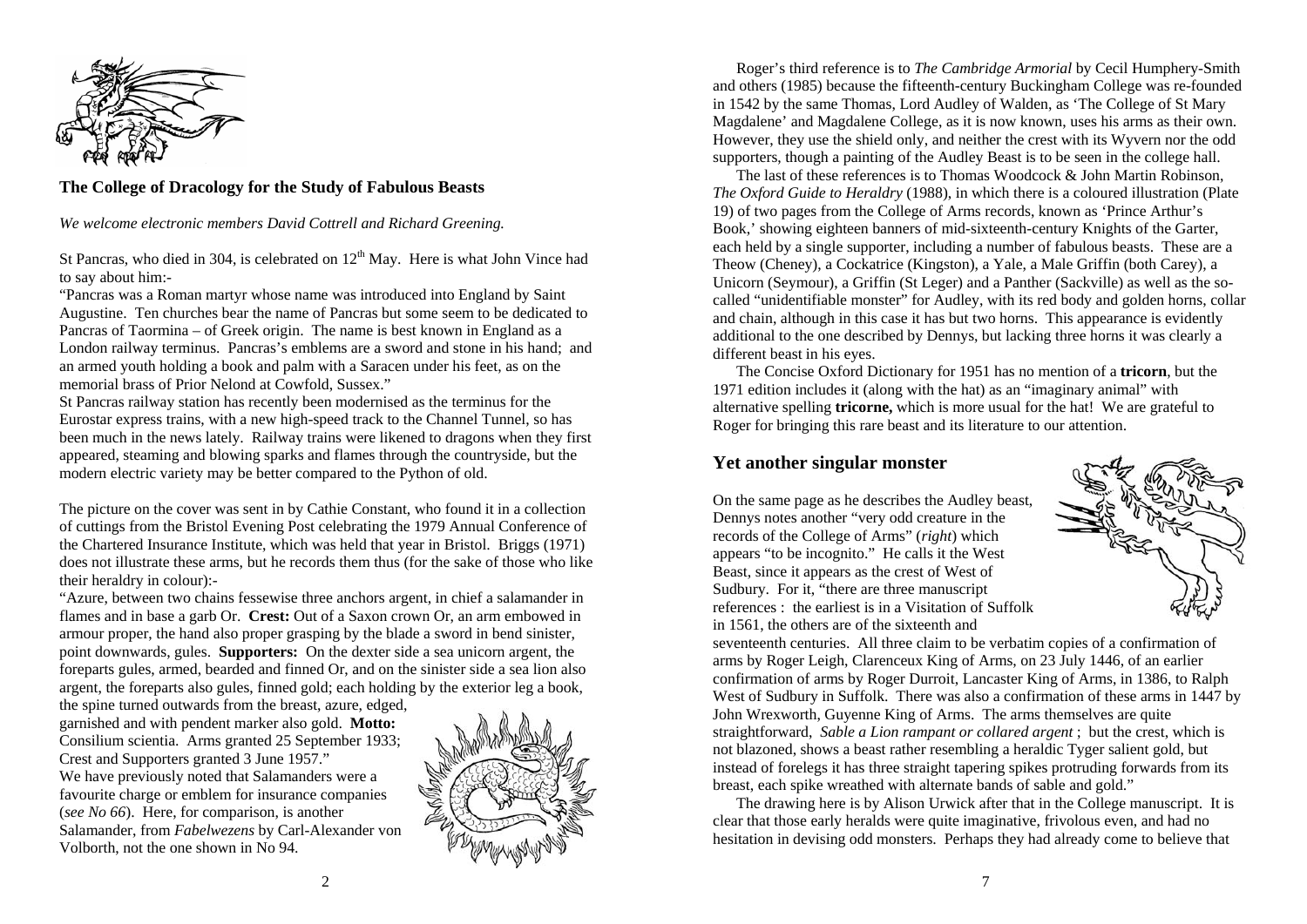fabulous beast, but in the mean time it should probably remain in the category of stylised animals, along with the Chinese lion, the heraldic lion and a few others. Any more learned opinions would be welcome.

#### **THE TRICORN - Another Addition to the A to Z**

Not a cocked hat with the brim turned up on three sides, but a rare monster occurring once in a painting in the Talbot Shrewsbury Book of Romances (dating from 1445 or thereabouts, in Rouen) and once again in a manuscript held in the College of Arms in London, as supporters to the arms of Thomas Lord Audley of Walden, KG (1540), Lord Chancellor of England. Based on the former, in which the beast is shown being slaughtered by Alexander, this drawing by Roger Barnes (*below*) has appeared in *The New Zealand ARMORIST,* No 106 (Autumn 2008), together with four references.



The first reference is to *Monsters & Grotesques in Medieval Manuscripts* by Alixe Bovey (British Library, 2002) – a booklet which deserves a full review in these pages and will get one soon – which reproduces three illuminations from the Romances of Alexander showing the great king (in full mediaeval armour) attacking with his lance first dragons, then giant crabs and finally the three-horned beast that Roger has now drawn in clear outline. The next reference is to Rodney Dennys, *The Heraldic Imagination*  (1975), where the monster is called the

Audley Beast. Dennys has this to say:-

 "Its only appearance is in a manuscript in the College of Arms, compiled in the early seventeenth century. This depicts the two supporters of the arms of Thomas Audley, who was created Baron Audley of Walden, Essex in 1538, and Knight of the Garter in 1540 and who held the office of Lord Chancellor from 1532 until his death in 1544. Each supporter is drawn somewhat like a Lion with a Lion's tail, but with more slender legs, and the head of a dog; each has three long, straight, smooth gold horns (rather like those of a Unicorn) arising from the forehead; and each is collared gold with a line pendant and flexed over the back." (*right*) He adds that there is no clue as to the significance of the beast. It would be good to know whether the herald responsible for these supporters had ever had a chance to see the picture in the Romances of Alexander.



## **The Basilisk and Other Curious Creatures**

Cathie also sent in a book, *The Cat Orchestra & the Elephant Butler: The Strange History of Amazing Animals* by Jan Bondeson (Stroud, 2006) which includes a chapter on "The Riddle of the Basilisk" that is quite the best discussion of this legendary monster I have come across. Starting from its earliest appearance in the literature and following through with great thoroughness as the legend gradually accumulated more and more bizarre details, Bondeson also describes the various natural phenomena that might have led to each of these additions. The first description of this "King of Snakes" might well have been an accurate account of the Indian Cobra, which does sometimes glide along with its head and neck held erect off the ground, and has a coronet-like pattern on its head, or its hood. Some cobras also spit poison at their prey, thus giving the appearance of killing at a distance, maybe the origin of the "deadly gaze" belief. Quite independently, cases of eggs being laid by cocks and containing little serpents, could have arisen from the fact that some aged hens do develop male characteristics, such as cock's plumage and the tendency to crow, while still being able to lay miserable little eggs, and at the same time may have been infested with roundworms which could have strayed up the oviduct and become incorporated into the white of the egg or into the shell. These distinct possibilities may well have led to those quite genuine observations that tended to keep the legend of the basilisk alive even long after the more unlikely aspects of the story had been discredited. Deformed chickens with snake-like tails have also been reliably reported, but the link between these strange fowl and the deadly serpent is still hard to grasp. There may be a link in the curious detail that serpents depicted in the Bestiaries are nearly always shown with little chicken-like legs and wings half-way along their serpentine bodies, these being the dragons of early mediaeval heraldic seals as used for decorative infilling, though they may have had an offshoot in the direction of the Basilisk. Bondeson does not go into heraldry, concentrating on the supposed zoology as recorded through the ages, with plenty of quotations from a multitude of authors together with a few examples of carefully manufactured fakes, sold to incredulous noblemen and often preserved in museums of natural history until quite recently.

 In another chapter, Bondeson deals with "The Vegetable Lamb and the Barnacle Geese" and covers the question of Spontaneous Generation of Life, at one time thought to account for the origin of all lower forms of creature before their life cycles had been carefully observed, and still regarded as a necessary beginning of all life on this planet. The vegetable lamb of Tartary, or Boramez, and the goose-tree from which barnacles grew that later turned into birds, were first brought to the attention of Western Europe by Sir John Mandeville (*see No 20*) and they too lasted much longer in popular belief than experience justified. Again, Bondeson gives a thorough account of the descriptions that occur in the literature, and discusses the various theories put forward to explain such oddities. One intriguing detail is that as late as the twentieth century some devout Catholics would cheerfully eat barnacle geese during Lent on the grounds that they were indeed fish.

 The rest of the book covers tales of all sorts of curious activities by animals, mostly quite true if sometimes misunderstood, but for these two chapters, on the